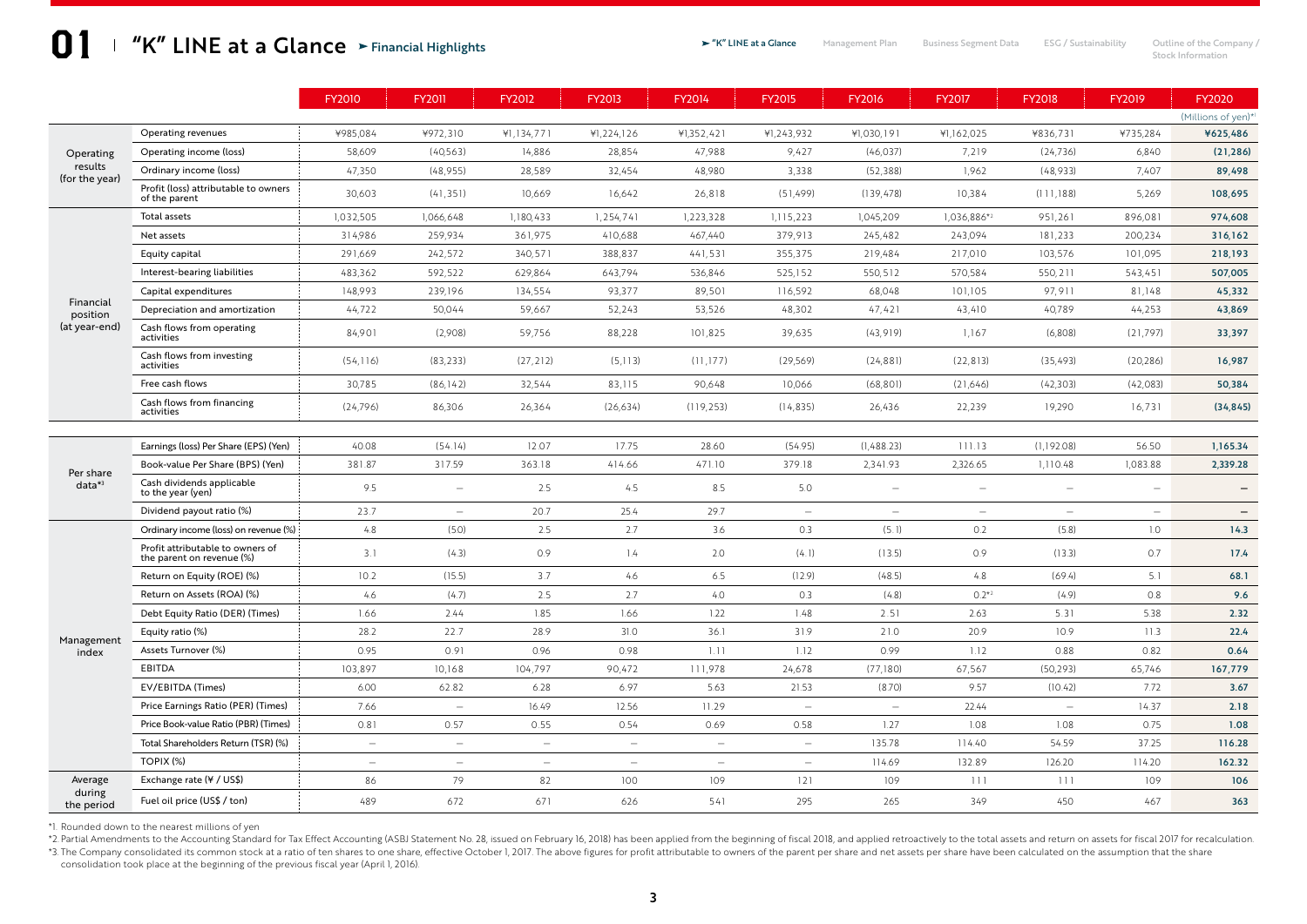# $\blacktriangleright$  "K" LINE  $\mathsf{at}$  a Glance  $\blacktriangleright$  Financial Data  $\blacktriangleright$  "K" LINE at a Glance Management Plan Business Segment Data ESG / Sustainability Outline of the Company / Financial Data

# **Operating Revenues, Assets Turnover**



### **Profit (Loss) Attributable to Owners of the Parent.** Profit (Loss) Attributable to Owners of the Parent on Revenvue



**Profit (loss) attributable to owners of the parent on revenue (right scale)** 

# **Total Assets, Equity Capital, Equity Ratio Fig. 2. September 2016 12:33 Total Assets, Equity Capital, Equity Ratio**



### Return on Equity (ROE), Return on Assets (ROA)



# **Ordinary Income (Loss) on Revenue**



■ Ordinary income (loss) (left scale) ■ O-Ordinary income on revenue (loss) (right scale)

### **Interest-Bearing Liabilities**, Debt Equity Ratio (DER)

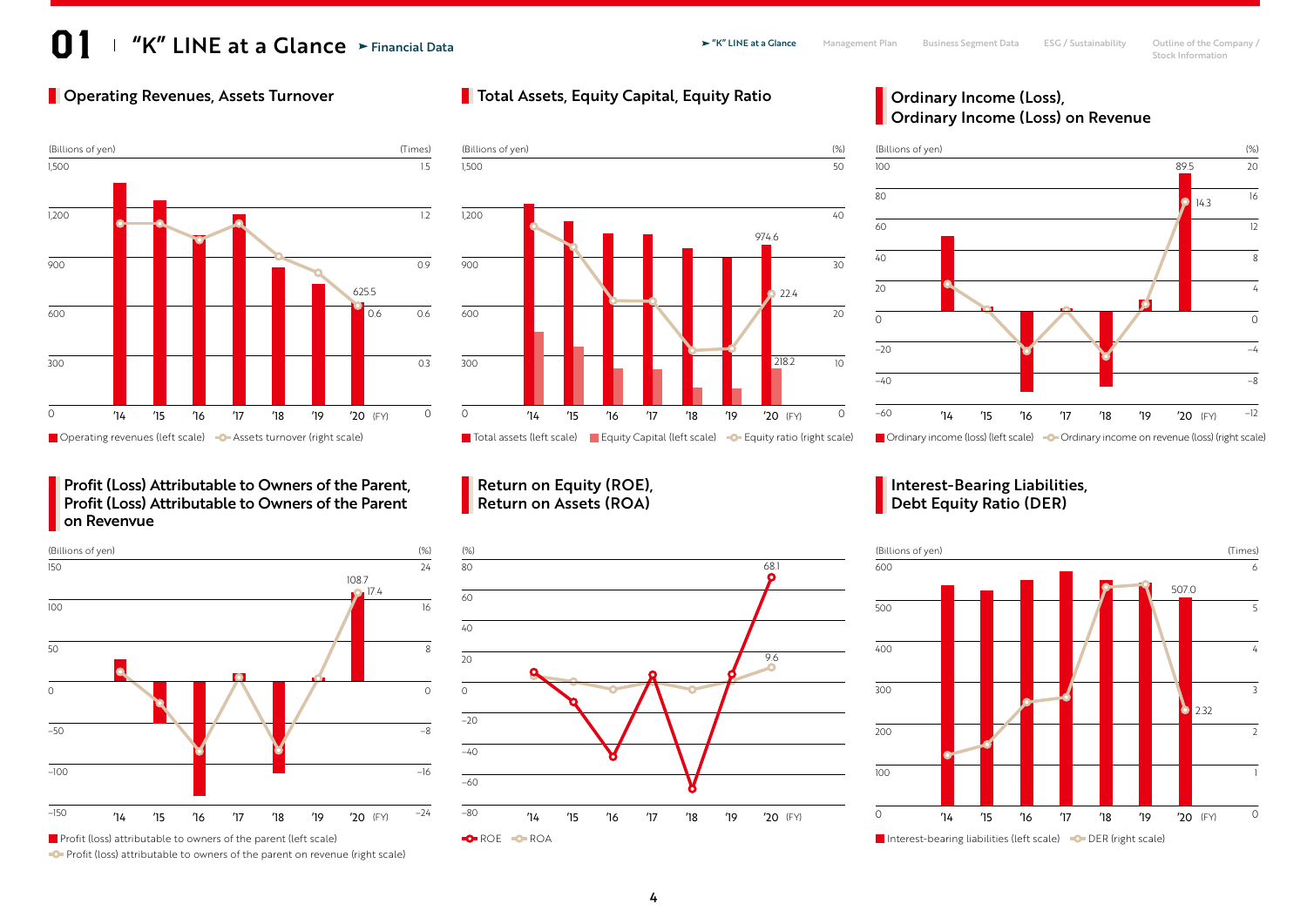# $\blacktriangleright$  "K" LINE  $\mathsf{at}$  a Glance  $\blacktriangleright$  Financial Data  $\blacktriangleright$  "K" LINE at a Glance Management Plan Business Segment Data ESG / Sustainability Outline of the Company / Financial Data



**Earnings (Loss) Per Share (EPS)**, Book-value Per Share (BPS)



### EBITDA•EV / EBITDA Cash Flows Capital Expenditures, Depreciation and Amortization



### Price Earnings Ratio (PER), Price to Book-value Ratio (PBR)





# **Total Shareholders Return (TSR)**

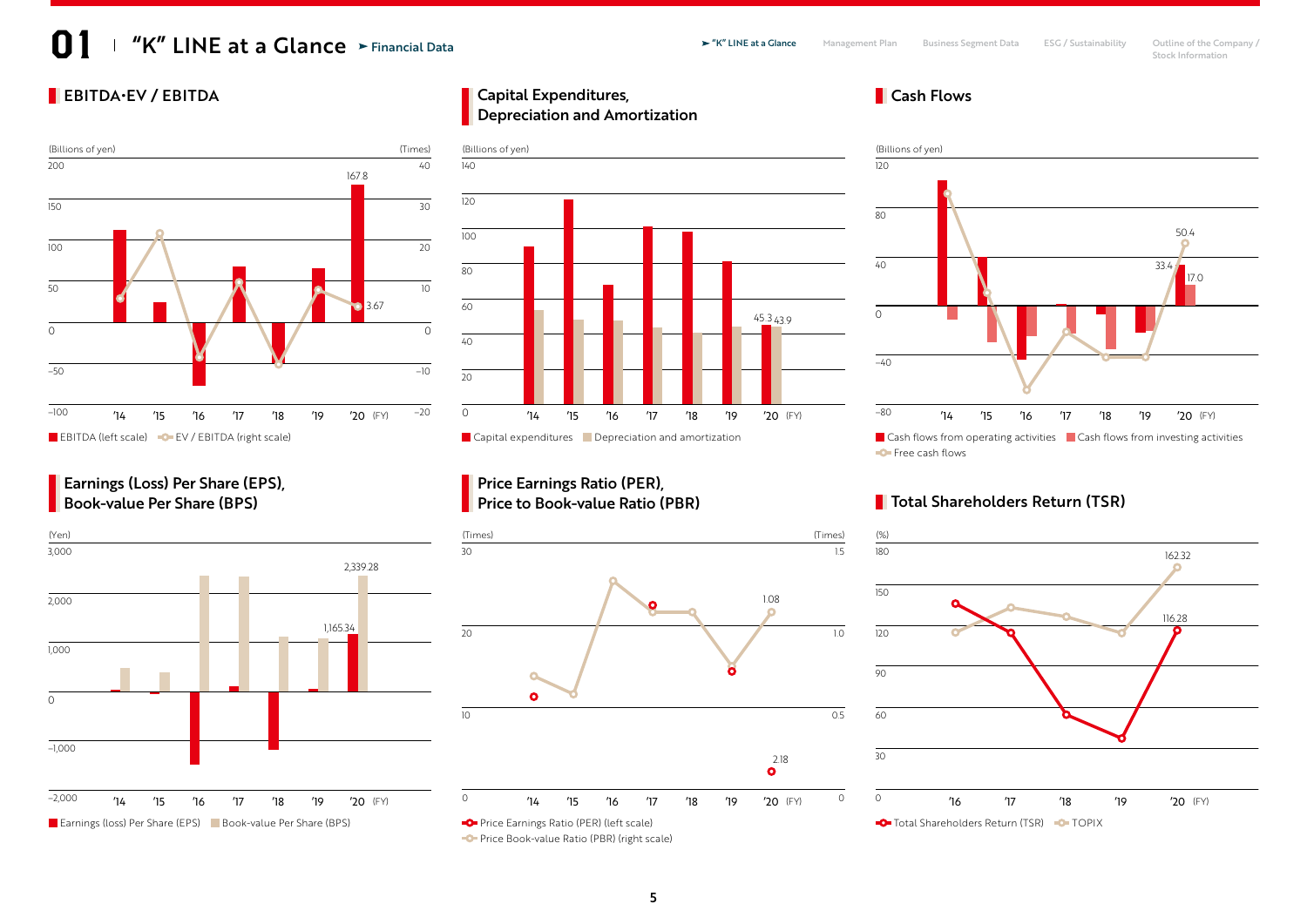# $\blacktriangleright$  "K" LINE  $\mathsf{at}$  a Glance  $\blacktriangleright$  Business Performance  $\blacktriangleright$  "K" LINE at a Glance Management Plan Business Segment Data ESG / Sustainability Outline of the Company / Stock Information Business Performance

# **Profit (Loss) Attributable to Owners of the Parent and Dividend**



# **Annual Revenue Ranking of Listed Shipping Companies (FY2020) Companies** (as of June 2021)



Source: Refinitiv